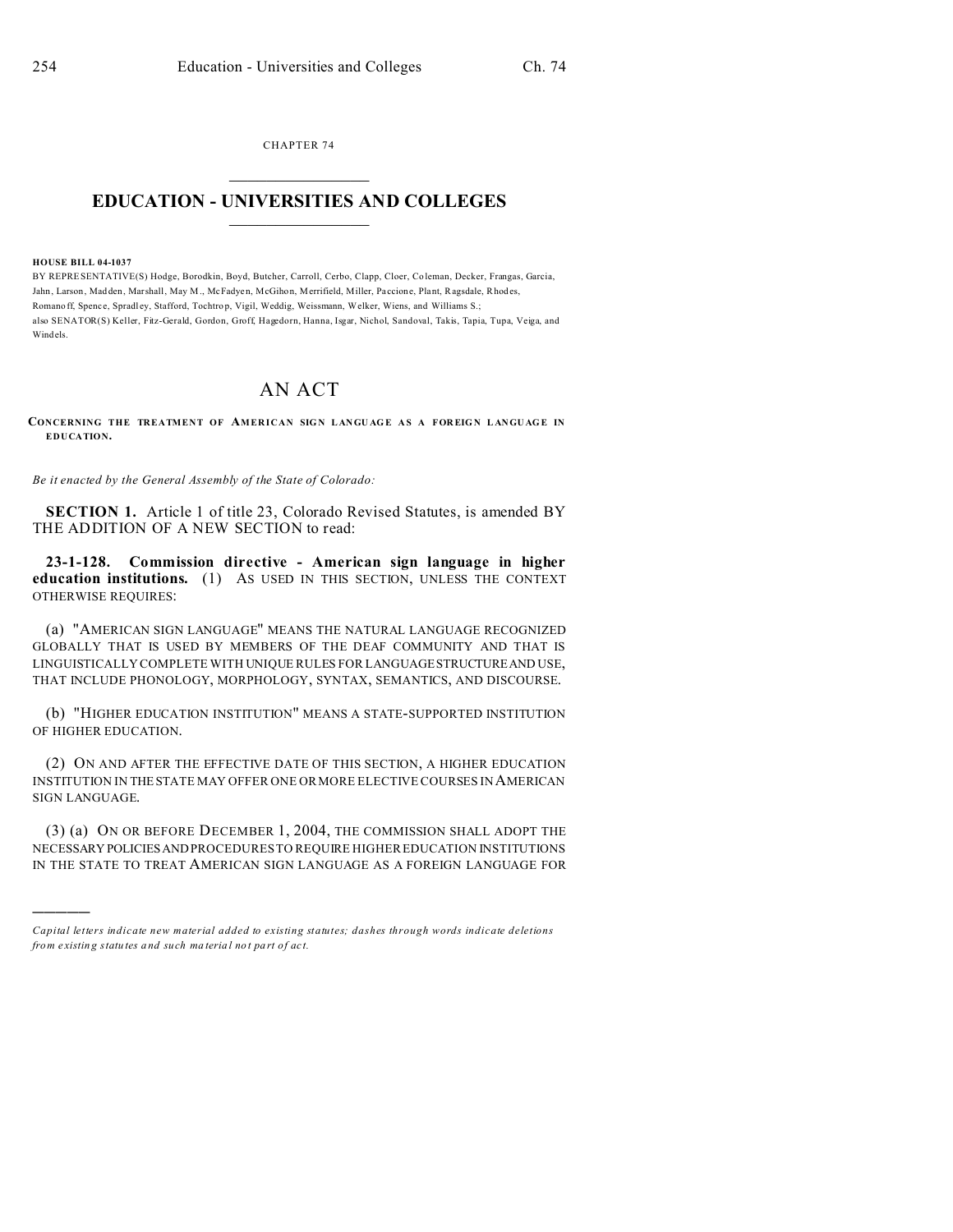PURPOSES OF GRANTING AND RECEIVING ACADEMIC CREDIT.

(b) THE COMMISSION SHALL SPECIFY IN THE POLICIES AND PROCEDURES DESCRIBED IN PARAGRAPH (a) OF THIS SUBSECTION (3) THAT:

(I) A STUDENT WHO IS ENROLLED IN A HIGHER EDUCATION INSTITUTION THAT OFFERS AMERICAN SIGN LANGUAGE COURSES MAY RECEIVE ACADEMIC CREDIT FOR THE COURSES EITHER BY COMPLETING THE COURSES OR BY DEMONSTRATING PROFICIENCY IN AMERICAN SIGN LANGUAGE, IF THE HIGHER EDUCATION INSTITUTION GIVES CREDIT FOR COMPLETING COURSES OR DEMONSTRATING PROFICIENCY IN ANY OTHER FOREIGN LANGUAGE;

(II) ACADEMIC CREDIT RECEIVED FOR EITHER COMPLETING AN AMERICAN SIGN LANGUAGE COURSE OR DEMONSTRATING PROFICIENCY IN AMERICAN SIGN LANGUAGE MAY BE COUNTEDTOWARDSATISFACTION OF ANY FOREIGN LANGUAGE REQUIREMENTS OF THE HIGHER EDUCATION INSTITUTION OFFERING THE COURSES, EXCEPT THOSE REQUIREMENTS RELATED TO THE CONTENT OF THE ACADEMIC MAJOR; AND

(III) ACADEMIC CREDIT RECEIVED FOR EITHER SUCCESSFUL COMPLETION OF AMERICAN SIGN LANGUAGE COURSES IN A SECONDARY SCHOOL OR HIGHER EDUCATION INSTITUTION OR DEMONSTRATED PROFICIENCY IN AMERICAN SIGN LANGUAGE MAY BE COUNTED TOWARD SATISFACTION OF THE FOREIGN LANGUAGE ENTRANCE REQUIREMENTS OF A HIGHER EDUCATION INSTITUTION IN THE STATE.

**SECTION 2.** Article 32 of title 22, Colorado Revised Statutes, is amended BY THE ADDITION OF A NEW SECTION to read:

**22-32-133. American sign language.** (1) AS USED IN THIS SECTION, UNLESS THE CONTEXT OTHERWISE REQUIRES:

(a) "AMERICAN SIGN LANGUAGE" MEANS THE NATURAL LANGUAGE RECOGNIZED GLOBALLY THAT IS USED BY MEMBERS OF THE DEAF COMMUNITY AND THAT IS LINGUISTICALLY COMPLETE WITH UNIQUE RULES FOR LANGUAGE STRUCTUREANDUSE, THAT INCLUDE PHONOLOGY, MORPHOLOGY, SYNTAX, SEMANTICS, AND DISCOURSE.

(b) "SCHOOL DISTRICT" MEANS ANY SCHOOL DISTRICT ORGANIZED AND EXISTING PURSUANT TO LAW, BUT DOES NOT INCLUDE A JUNIOR COLLEGE DISTRICT.

(c) "STATE BOARD" MEANS THE STATE BOARD OF EDUCATION CREATED AND EXISTING PURSUANT TO SECTION 1 OF ARTICLE IX OF THE STATE CONSTITUTION.

(2) ON AND AFTER THE EFFECTIVE DATE OF THIS SECTION, A SCHOOL DISTRICT MAY OFFER ONE OR MORE ELECTIVE COURSES IN AMERICAN SIGN LANGUAGE.

(3) A SCHOOL DISTRICT MAY ELECT TO TREAT AMERICAN SIGN LANGUAGE AS A FOREIGN LANGUAGE AND MAY:

(a) GRANT ACADEMIC CREDIT FOR COMPLETION OF AN AMERICAN SIGN LANGUAGE COURSE OR DEMONSTRATED PROFICIENCY IN AMERICAN SIGN LANGUAGE ON THE SAME BASIS AS THE SUCCESSFUL COMPLETION OF A FOREIGN LANGUAGE; AND